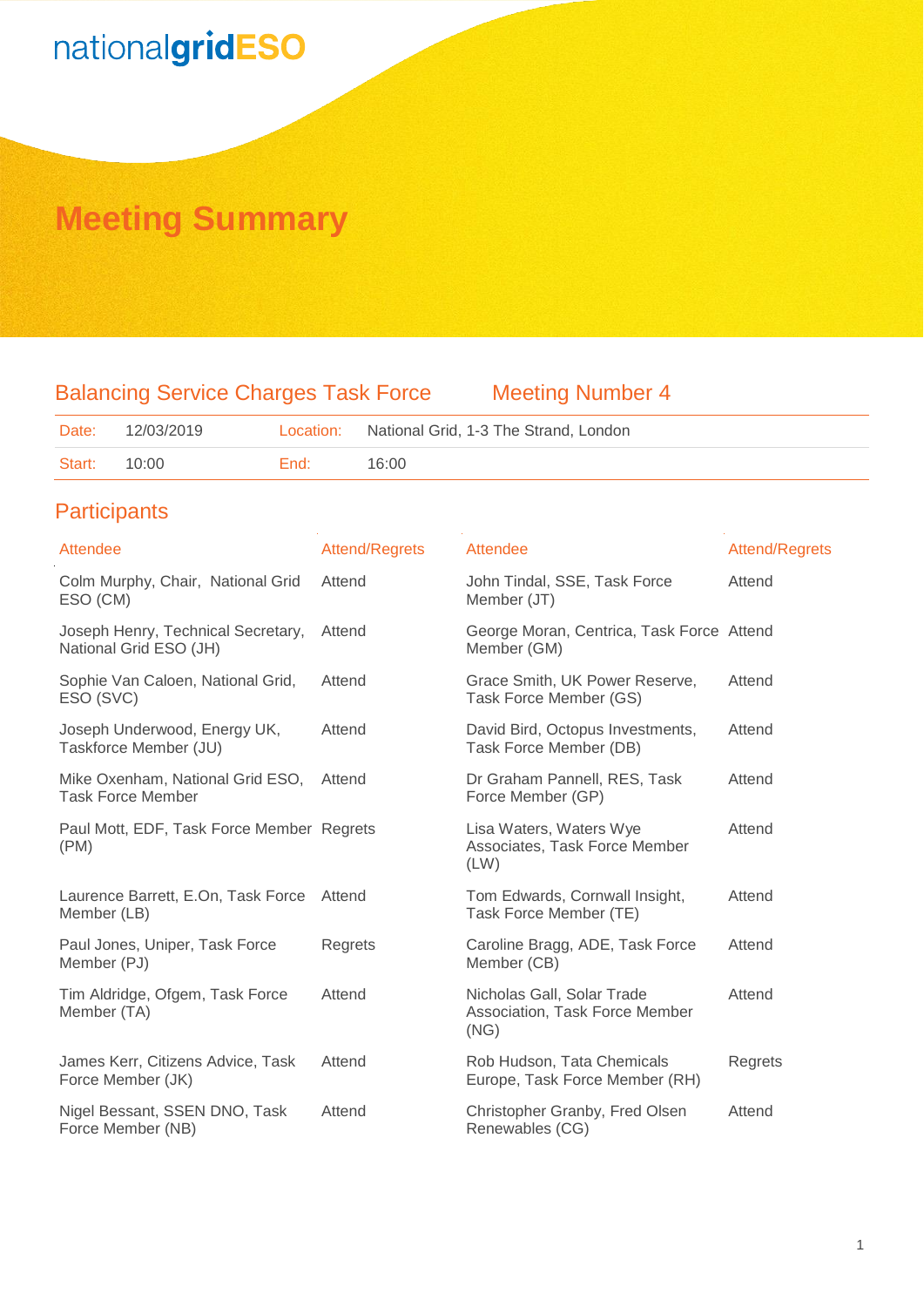Paul Wakeley, National Grid ESO, Presenter (PW( Attend

### **Discussions**

#### 1. **Introductions and Apologies for Absence**

- 1.1 Colm Murphy opened the meeting and welcomed the attendees to the fourth meeting of the Balancing Service Charges Task Force. All Taskforce attendees were thanked for their inputs to the third meeting, with special mention given to Grace Smith for her input at the Webinar held on 7 March 2019.
- 1.2 Paul Mott, Robert Hudson and Paul Jones sent their apologies prior to the meeting. Colm welcomed Christopher Granby of Fred Olsen Renewables, who attended as an official alternate.
- 1.3 Colm focussed the Task Force on the objective of the meeting, with particular emphasis on Deliverable 3, which would be the main focus of discussions in the afternoon session. Graham Panell expressed concern that at this point, the Task Force had yet to receive the dataset upon which some of the Deliverable 1 modelling was based. CM reassured that there would be discussions held around data at this session, with Paul Wakeley attending to discuss. Mike Oxenham also reassured the Task Force that the data would be sent to them in the near future.
- 1.4 Colm continued by discussing the programme plan and key milestones for delivery moving forward. 24 April 2019 (TF meeting 7) was highlighted as a key date, as after this meeting the draft report is due to be delivered. Colm placed emphasis on the need for the Task Force to define an approach for delivery of the Deliverables and report. It was also noted that principles and criteria to judge the selected options against would be discussed later on the agenda.
- 1.5 It was noted by Lisa Waters that the next meeting of the Task Force (26 March) clashed with the ESO Operations Forum but it was decided to not reschedule the Task Force as most Task Force members expected to attend the Task Force.
- 2. Minutes, Actions and Engagements
- 2.1 Joseph Henry talked the Task Force through the actions log. He explained that many of the actions were ongoing, and would be for the duration of the Task Force. The action log can be found [here.](http://www.chargingfutures.com/) Likewise, the minutes for TF meetings 2 and 3 were ratified. Both sets of minutes were ratified by the Task Force and are now available [here](http://www.chargingfutures.com/)
- 2.2 Action 6 (MO to Liaise with Elexon in regards to Data Provision) and Action 7 (TF members to feed in thoughts to MO on which data from Elexon would be helpful) were discussed by the Task Force. Lisa challenged the actions, stating it was her belief that specific time periods with the most relevance were to be selected, then requested from Elexon. David Bird made it clear that this data should be requested as soon as possible.
- 2.3 Lisa stated she could talk to Elexon in regards to this data. The Chair then enquired if the Task Force members could volunteer to work on this data. Lisa said she was unsure if she could pass this data on and would need to check. It was noted that Elexon had previously offered to provide support if required at the Charging Delivery Body. **Action:** Lisa, Paul and Mike to agree who will liaise with Elexon on data available.

Action 12 (NGESO to engage EUIG in regards to Task Force Feedback) was taken on by LW, who contacted the EUIG and is now looking to set up a meeting with EUIG and ESO on behalf of the Task Force. Once this meeting occurs the action will be closed accordingly.

2.4

3. **Engagement Feedback**

3.1 Sophie Van Caloen presented to the Task Force on engagement and feedback. Since the last Task Force, the ESO had engaged with OVO Energy, and received feedback, whilst the Task Force had held a webinar discussing the progress thus far and had received useful feedback from this session.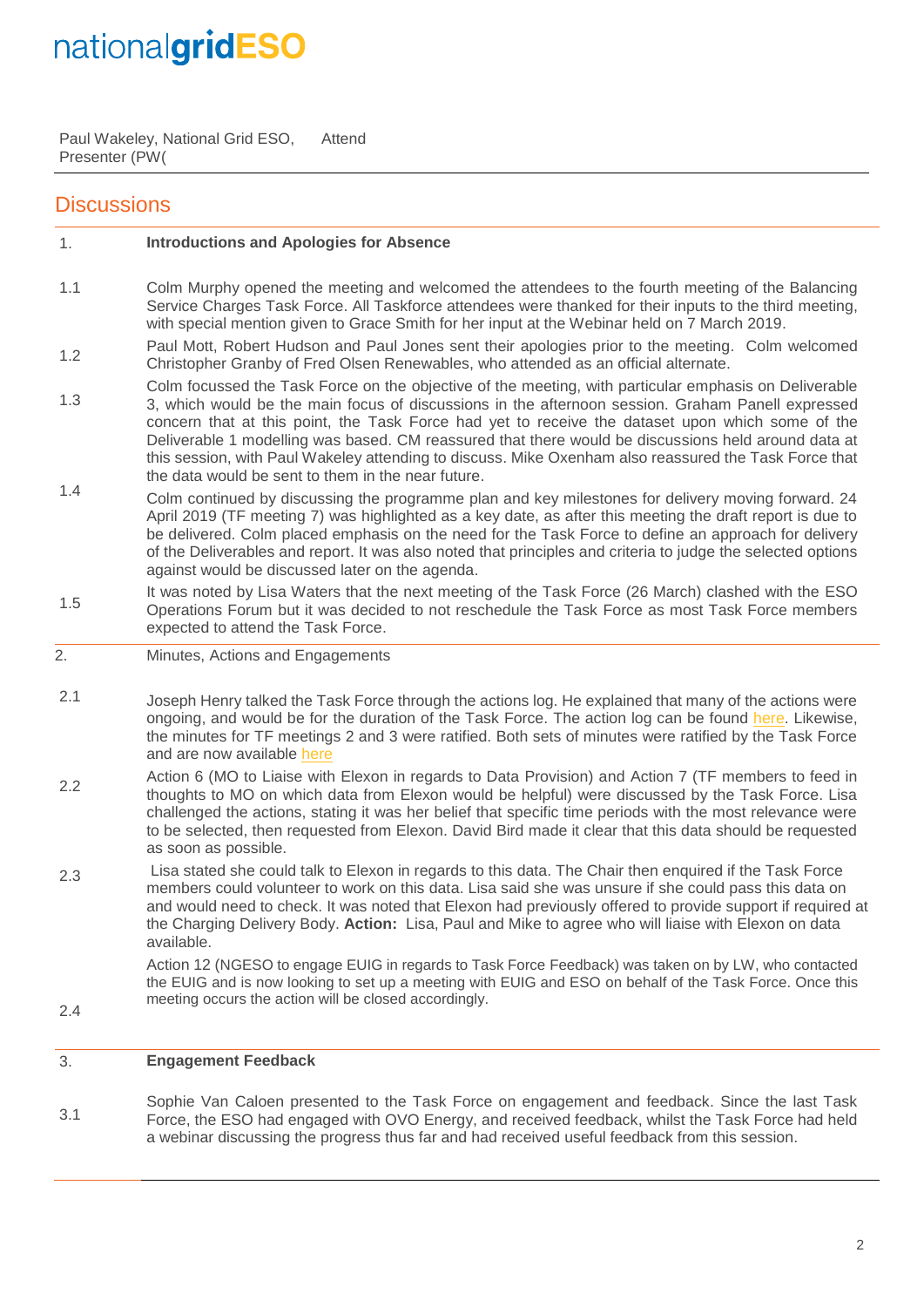3.4

3.5

- 3.2 Sophie continued by taking the Task force through the feedback received from the Webinar held on 7 March 2019. 84 Industry colleagues attended the webinar, and throughout the webinar were asked questions through Mentimeter which helped gauge their level of understanding before, during and after the event. 70% responded that they did not understand, or had only a little understanding at the start. After the Webinar, this figure was reduced to 30%. Likewise, prior to the webinar, only 30% of respondents stated that they had a good or full understanding of the Task Force's progress, whereas post Webinar, this figure had increased to 85%.
- 3.3 In terms of Deliverable 1 feedback, 90% of Webinar respondents felt that they agreed with the conclusion of the Task Force, voting 7 or above on a scale of 1-10. Feedback was also received as to why the participants had voted in this way. For more detail, please find the slides which can be foun[d here.](http://www.chargingfutures.com/) Likewise, for Deliverable 2, the attendees were asked to allocated 100 points between the four options highlighted to be carried forwards for further analysis. The options scored as followed: Locational Constraints (40%); Locational Reactive and Voltage Constraints (30%); Response and Reserve Bands (17%); Response and Reserve Utilisation (13%). 74% of respondents also believed that the Task Force were considering the correct options to explore in Deliverable 3.

Sophie also fed back that there was an open Q and A at the end of the Webinar which posed some worthwhile questions to the Task Force. The main themes of these questions were Transparency, Competition, Link with Network Investments, Demand Incentive, Future Developments, an Ex-Ante charge, Payment, Storage and Other Market Elements.

Some Task Force members made points around Transparency in particular, stating that thy believed that as things stand, there is no real time, up to date information available from the ESO in certain areas. Incentives were also discussed by Task Force. There were also conversations held around Wind signals, and whether Demand Turn up could be utilised within the Balancing Mechanism. There was also some brief conversation in regards to the roles that Electric Vehicles could have to play in future in regards to demand turn up and domestic responses to forward looking signals.

#### 4. **Modelling Update – Paul Wakeley**

- 4.1 Paul Wakeley presented a short update on the progress of the modelling work, and the preparations for the next stage. Paul highlighted 3 areas in particular; i) Completing historic analysis ii) Preparing for future modelling; and iii) Possible limitations of data.
- 4.2 In terms of completing historic analysis, Paul advised that Task Force that the data set was being refined. He advised that this would be shared at the earliest available opportunity. Following feedback, there will be an update to the dataset with more recent data, and more granular locational and cost data. Gross Demand could also be looked at using data from P349 as well as Net Demand, and consideration would be given to using Plexos in D3. Embedded wind was also discussed, with Graham Pannell asking Paul to provide an update on how Embedded Wind was included in the data provided by the ESO, as it is currently encompassed in Supplier Volume Allocation. **Action PW to contact GP with a further explanation and provide an update to the Task Force.**
- 4.3 Paul continued by advising the Task Force that once the options were better defined, tariffs could be constructed with better timescales. Paul outlined his expectation that the Task Force would put some thought towards what these tariffs could potentially look like. It was noted that the ESO can i) use historic data, recalculated using a different methodology, ii) are currently collating sources of data that may be required e.g. locational generation / demand., and iii) can use Plexos, and data such as FES and NOA, to look at a day in the life of the system in future. It was noted however that a significant limitation is that this analysis is 'status quo' – it doesn't take in to account market parties responding to the signal.
- 4.4 Paul concluded by exploring potential limitations. Paul made that Task Force aware that the ESO record data today, for the purposes of charging / operating today. As such, it not be possible to 'cut up' charges as proposed. Secondly, to deliver a different future charging structures could possibly need more work from the ESO / system changes to deliver things on an enduring basis, and stated that this may need to be considered as a limitation to be overcome.
- 4.5 It terms of Gross Data, George Moran asked Paul whether there was a possibility to split data by GSP region. Paul stated that this could come from Elexon Triad data. Some workgroup members opined that some subtype data maybe be useful in this instance. It was suggested that Paul contact Elexon in regards to this. **Action: PW to liaise with Elexon in regards to splitting data to GSP Regions**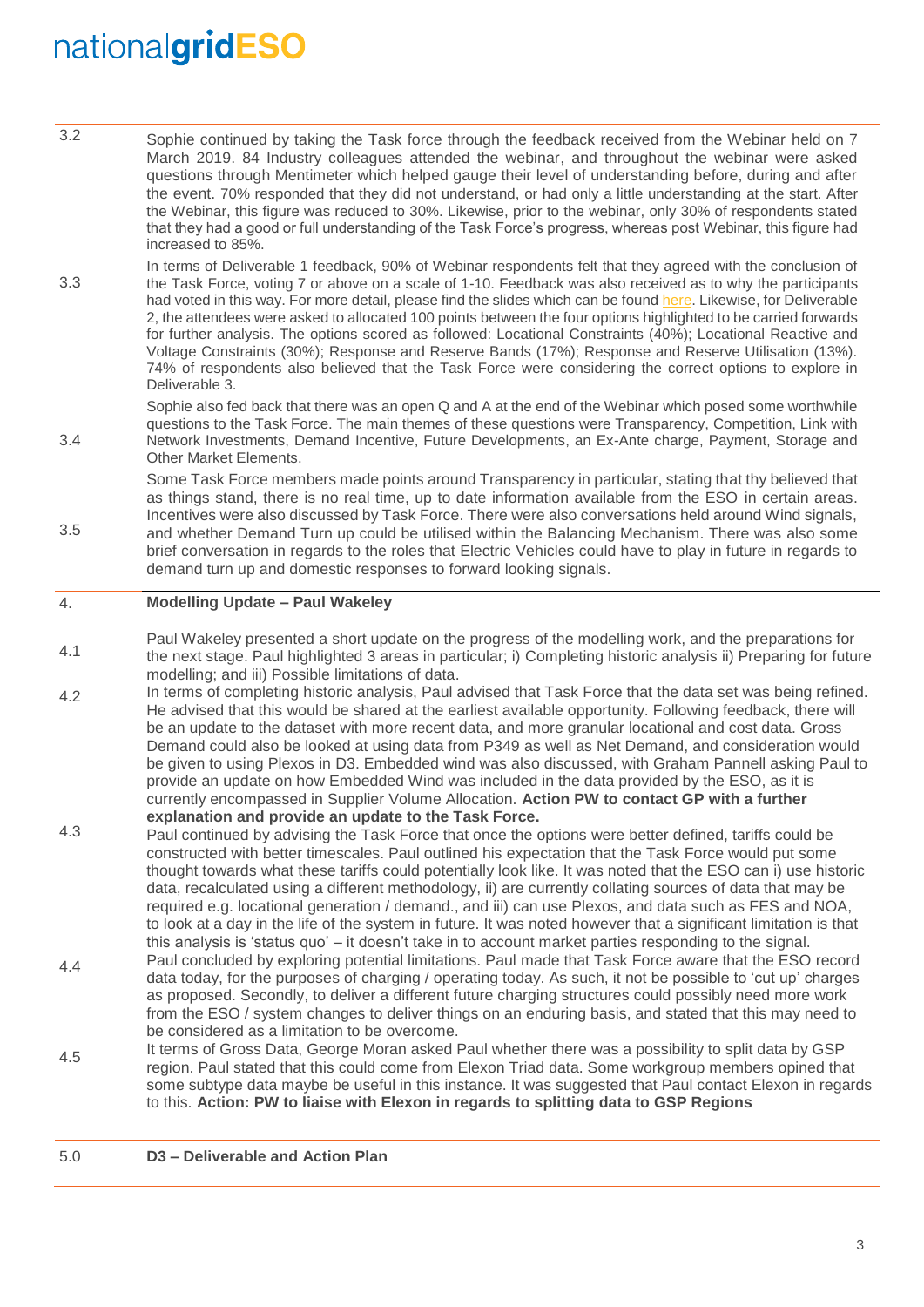- 5.1 The Chair reiterated his earlier comments that the Action plan for deliverable 3 needed to be finalised. The next Task Force dates are 26 March, 8 April and 24 April. It was confirmed that modelling and data would be published in full unless information was commercially sensitive or confidential. James Kerr made the point that it could all be published and anonymised where appropriate.
- 5.2 Colm asked the Task Force to be mindful of what a non-Task Force member would need to see from the final outputs. Graham also suggested that each element of BSUoS should be reviewed as part of the Task Forces work. Mike Oxenham confirmed to the Task Force that it was confirmed during the Webinar that options discounted during the Deliverable 2 stage would not be taken forwards for further analysis in Deliverable 3.
- 5.3 The task force discussed the plan for the next 4-6 weeks and agreed the following:
	- Agree evaluation criteria and common terminology prior to the next TF
	- Draft D2 report section and circulate for review and comment prior to the next TF
	- As a group focus on Locational Transmission Constraints to see what good looks like
	- At the next TF further develop with aim to tentatively conclude including evaluation
	- Subsequently split into three groups to tackle other three Potential Options
	- Agreement we need to be clear on what modelling is required and for what purpose
	- Tentative conclusions at TF6 for all potential options to allow draft report creation
	- Draft report to be circulated to TF circa 17 April 2019 for finalisation at TF7 and then consultation

#### 5.4 The task force discussed the content of the report in respect of Deliverable 3 and agreed this section of the report should include the following:

- Signpost to other relevant information e.g. other code modifications
- Provide an overview on each of the four potential options i.e. what is the defect; why; how
- Explain the option variants and for each the advantages, limitations and overcoming limitations
- Note views on any further analysis or work which may be required
- Show the modelling for each of the potential options, as and where available
- Compare each of the potential options and variants against the evaluation criteria
- Be clear on what the views and recommendations of the TF are in the wider market context
- Include the consultation questions the TF wishes to ask wider industry for feedback on conclusion
- A short section with TF views on those elements views to be a cost recovery charge

| The Task Force then spent some time analysing which criteria the options should be assessed against. |
|------------------------------------------------------------------------------------------------------|
| Previous criteria from the Access and Forward Looking Charges SCR launch statement were looked at    |
| and how these could fit it. The draft evaluation criteria agreed on by the Task Force is as follows: |

| Criteria                                                                                                                                                                | <b>Extra Information</b>                                                                                                                            |
|-------------------------------------------------------------------------------------------------------------------------------------------------------------------------|-----------------------------------------------------------------------------------------------------------------------------------------------------|
| Are the changes practical and proportionate?                                                                                                                            | Are the expected costs of the change proportionate<br>to the consumer benefits e.g. cost and effort RAG<br>Versus expected benefit materiality RAG? |
|                                                                                                                                                                         | Can changes be implemented given applicable<br>legislative frameworks and/or other policy areas<br>e.g. decarbonisation?                            |
| Do arrangements provide a useful signal to parties<br>in a cost-reflective and forward-looking manner?                                                                  | For example: are they expected to be reasonably<br>predictable? Are they expected to be simple and<br>transparent?                                  |
| Do arrangements provide an effective signal to<br>parties in a cost reflective and forward looking<br>manner and are they expected to drive useful<br>market behaviour? | For example: are they expected to influence market<br>behaviour to reduce system costs and/or costs to<br>the consumer?                             |
| Do arrangements reflect the needs of consumers<br>(as appropriate) for an essential service?                                                                            |                                                                                                                                                     |